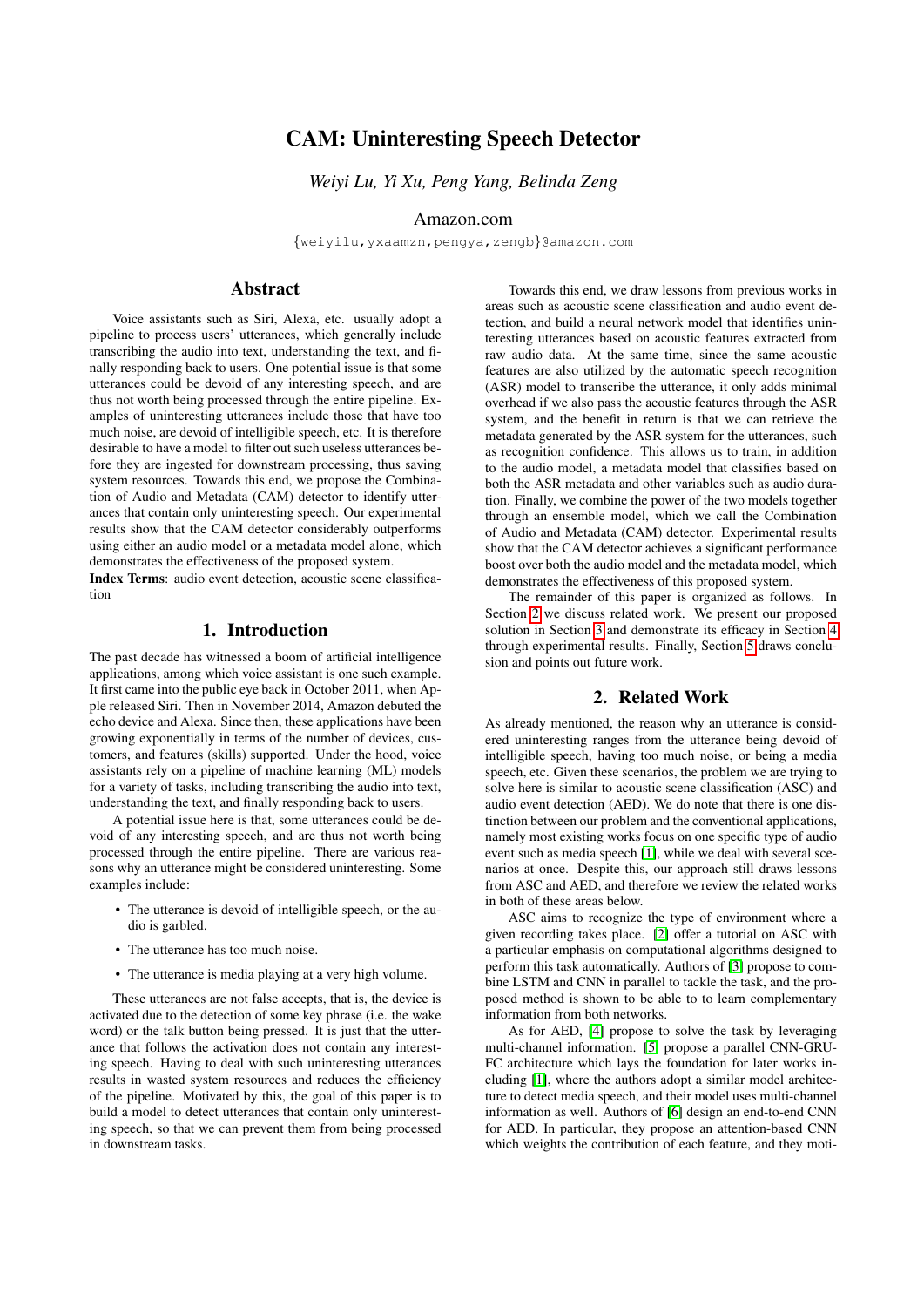vate the formulation of this model from a probabilistic perspective. [\[7\]](#page-3-7) propose to use CNN to extract features from spectrograms. And finally, [\[8\]](#page-3-8) propose an end-to-end CNN system, which adopts small filters as inspired by VGGNet [\[9\]](#page-3-9). They also propose a novel data augmentation technique that boosts the models performance.

For both ASC and AED, there are also works that explore methods other than CNNs and LSTMs. For example, [\[10\]](#page-4-0) study the usefulness of various matrix factorization methods for learning features for ASC. And authors of [\[11\]](#page-4-1) present a system for AED using a hidden Markov model (HMM).

# 3. Our Proposal CAM

<span id="page-1-0"></span>As seen in the introduction, uninteresting utterances can generally be identified with some unique acoustic characteristics, e.g. the utterance being unintelligible or garbled, or being media speech, etc. We believe these characteristics will manifest themselves as signals that are reasonably distinct from those of good utterances, which are supposed to contain intelligible human speech. This motivates us to train a binary classifier using the audio data to directly differentiate uninteresting utterances from the good ones.

In addition to the audio data, we also have access to a variety of metadata, such as the length of the audio, the volume level, etc. Moreover, by passing the acoustic features through the ASR model, we obtain additional features such as the recognition confidence. Therefore, we propose to combine both acoustic features extracted from raw audio and selected metadata variables to build our classification model. Given the two types of features, we train a neural network model on the acoustic features, and train an XGBoost model [\[12\]](#page-4-2) on the metadata, separately. Finally, we take the probabilities produced for each utterance by both the neural network and XGBoost, and train a logistic regression classifier on these probabilities, in order to combine the two models together. We term the final ensemble model as the CAM detector, reflecting the fact that it operates on a Combination of Audio and Metadata features.

For the neural network, we explore a variety of different architectures. In particular, one architecture we experiment with is the baseline model in [\[1\]](#page-3-1), which combines a CNN and a GRU [\[13\]](#page-4-3). As mentioned in the related work section, [\[1\]](#page-3-1) deals with media speech detection, which we identify as one reason that renders an utterance uninteresting. Therefore, we deem the work in [\[1\]](#page-3-1) as relevant to our task. However, their main models work with multi-channel audio data, which are not available in our case. As a result, we decide to experiment with their baseline model, which operates on mono-channel data and is the current state-of-the-art architecture on such data.

Below, we discuss the feature extraction process and our models in more detail.

#### 3.1. Feature extraction

#### <span id="page-1-2"></span>*3.1.1. Acoustic features*

For the audio data, we experiment with two types of features. The first type is mel fequency cepstral coefficents (MFCCs) [\[14\]](#page-4-4), which are widely used in automatic speech and speaker recognition. For the second type, we follow [\[1\]](#page-3-1) and use log filterbank energies (LFBEs). The process to obtain both types of features is described below.

For each utterance, we first segment the audio into small frames using a 25 ms window and a 10 ms step. Then we apply short-time Fourier transformation to each frame and obtain its power spectrum. The energies of nearby frequencies are then binned together using overlapping mel-scale filterbanks. Taking the log of the resulting energies in different filterbanks produces the LFBE features. The MFCCs can then be obtained by applying a discrete cosine transformation to LFBEs and keeping only the lower coefficients. In the end, the audio data of each utterance is transformed into a matrix of dimension (number of frames, number of features), where the second dimension is 13 for MFCCs and 64 for LFBEs. For the frame dimension, we zero-pad all the instances to have 498 frames, and those with more are truncated.

In addition, we also experiment with another way of processing the frame dimension, which we call voting. Figure [1](#page-1-1) shows an illustration of the procedure. In this setting, each instance is split into smaller instances using a window of 100 frames which advances 50 frames at a time. The label of the original instance is copied over to these sub-instances, which are then used to train the model. For prediction, the scores of all the sub-instances that belong to the same utterance are aggregated by taking either the mean or the maximum.

<span id="page-1-1"></span>

Figure 1: *Illustration of how one utterance is split up in the voting procedure. In the figure, the original instance has dimension*  $11 \times 5$ . A sliding window of size 3 and stride 2 is used to split *up the original instance into 5 smaller instances of shape 3*  $\times$ *5. For training, the label of the original instance is copied over to the smaller instances, which are used to train the model. For inferencing, the scores of the smaller instances are aggregated through mean or max pooling to produce the score of the original instance.*

#### *3.1.2. Metadata features*

Below is a list of the 11 metadata variables that we choose to train our model with. All the variables have numerical values which are nonnegative. The values of some variables could be missing for some utterances, and we use -1 to denote such cases.

- 1) Audio duration in milliseconds
- 2) Current audio player volume of the voice assistant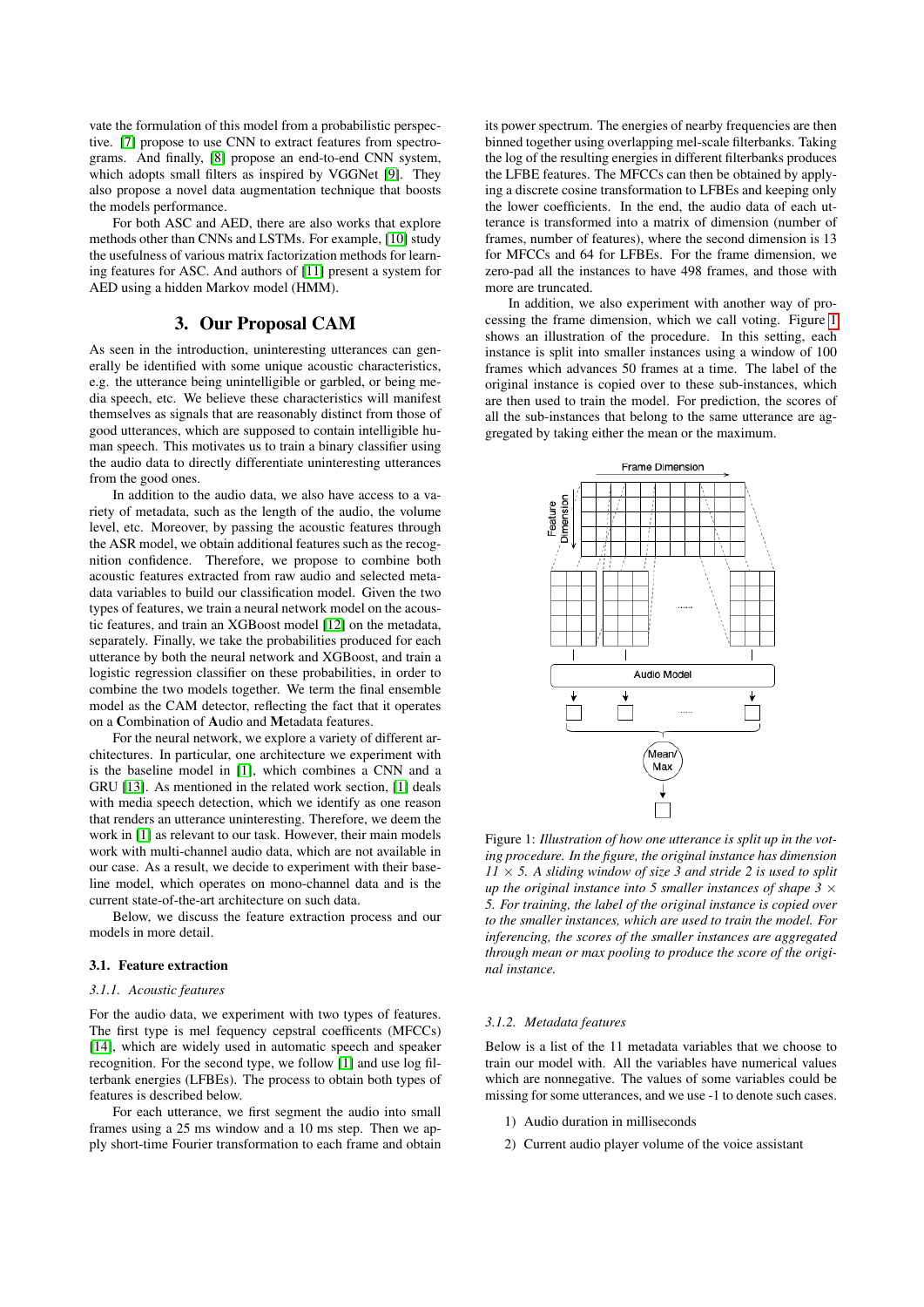- 3) Current notification volume of the voice assistant
- 4) Audio noise energy level
- 5) Audio voice energy level
- 6) Background audio strength
- 7) Foreground audio strength
- 8) Confidence score of the presence of non-verbal speech
- 9) Confidence score of the ASR hypothesis
- 10) Confidence score of the presence of a wake word (the phrase by which the voice assistant is activated)
- 11) Threshold to activate the assistant given the wake word confidence score

## 3.2. Models

As mentioned in the beginning of the section, we first train a neural network, which takes in acoustic features only. Then an XGBoost model is trained using the 11 metadata variables. The performance of the two models can be viewed as a reflection of the predicting power of the two different kinds of features, respectively. Finally, the two models are combined in the CAM detector, thus taking advantage of both types of features.

The various architectures that we explore for the neural network model are discussed below. As for XGBoost, we use the XGBClassifier class as provided in the official Python imple-mentation.<sup>[1](#page-2-1)</sup> For the CAM detector, we first gather the probabilities produced by both the neural network and the XGBoost model for each utterance, and then train a logistic regression classifier using these probabilities as features.

For the neural network model, we first use a sequenceto-vector encoder to transform an input audio into a continuous low-dimensional representation. The result is then passed through an 1-layer feedforward network, which has 64 hidden units, uses ReLU activation, and has a dropout rate of 0.2. This is followed by a linear output layer to obtain a score for classification. For the encoder, we experiment with the following architectures:

#### Feedforward neural network (FF)

This encoder serves as a simple baseline. It first averages the features across all frames, and then passes the result through an 1-layer feedforward network, which has 128 hidden units, uses ReLU activation, and has a dropout rate of 0.2.

#### LSTM

This encoder consists of a single layer of bi-directional LSTM [\[15\]](#page-4-5), where the hidden dimension in each direction is 32.

#### NGram CNN

This is the n-gram CNN model that is typically used for text classification [\[16\]](#page-4-6). In our case, we use filters that span 4, 8, 16, and 32 frames, and maintain 16 filters of each type. The results from each filter are max-pooled and then concatenated together as output.

#### **CNN**

This CNN is adapted from the one used in the baseline of [\[1\]](#page-3-1). It first applies a 2D convolutional layer with a  $5 \times 5$  kernel and 8 output channels, which is followed by ReLU activation and a 2D max-pooling layer with a  $1 \times 3$  kernel. Then there is a second 2D convolutional layer with a  $5 \times 5$  kernel and 32 output channels, followed by ReLU and 2D max-pooling with a  $1 \times 3$ kernel. The channel and feature dimensions of the result is then flattened, and averaged across the frame dimension. Finally, an 1-layer feedforward network is applied, where the hidden dimension is 64, the activation is ReLU, and the dropout rate is 0.1.

#### CNN + GRU

This is the baseline model from [\[1\]](#page-3-1). The first part of the encoder is the same as the CNN model above up until the flatten operation. Afterwards, the result is not averaged across the frame direction, but rather, an 1-layer uni-directional GRU is applied, where the hidden dimension is 64. The result is then passed through a feedforward network which is the same as the one used in the CNN model.

# 4. Experiment Results

### <span id="page-2-0"></span>4.1. Dataset and model hyper-parameters

The dataset we have consists of around 43K utterances, out of which around 4K are considered uninteresting. We randomly shuffled the dataset and split it 60/20/20 into train/valid/test sets.

The audio of the utterances all has a single channel and has a sample rate of 16000 samples/sec. The sample size is 2 byte, or 16 bits, and thus the raw audio is represented as an array of 16-bit integers. As for the acoustic features, for MFCCs, we follow the convention and use 26 filterbanks that span frequencies from 0 kHz to 8 kHz, and keep only the first 13 MFCCs, with the first coefficient replaced by the log of the total frame energy. For LFBEs, we follow [\[1\]](#page-3-1) and use 64 filterbanks that span 0.1 - 7.2 kHz.

All of the neural network models are trained using Adam [\[17\]](#page-4-7) with default parameters. The batch size is 128 and training stops until the F1 score on the validation set stops increasing for 10 consecutive epochs. The XGBoost model is trained using its default parameters as defined in the XGBClassifier class, and the logistic regression we use is from Scikit-Learn<sup>[2](#page-2-2)</sup>, which we train using the default parameters except for max iteration, which is set to 5000.

#### 4.2. Results and analysis

Table [1](#page-3-10) shows the results of the various neural networks that we experiment with. The numbers are relative to the performance of the FF model (leftmost column). All the models are trained using MFCC features except for CNN + GRU, which we also train using LFBE features, and with the voting schemes as described in Section [3.1.1.](#page-1-2)

Looking at the columns under MFCC only, we can see that the CNN + GRU model gives the best performance, except for precision, on which the FF model achieves the best. In particular, we calculate the average precision score  $3$  for each model, which is a measure that summarizes the precision-recall curve. It can be observed that the CNN + GRU beats all other models in this metric on both the validation set and the test set, showing that this model indeed has the best performance overall.

Next, comparing the performance of CNN + GRU under MFCC and that under LFBE, we can clearly see that using the LFBE features produces a big improvement over using MFCCs. The last two columns in the table are the CNN + GRU model trained using the voting schemes that are described in Section [3.1.1.](#page-1-2) Both of these appear to have a really low recall, with

<span id="page-2-1"></span><sup>1</sup><https://xgboost.readthedocs.io/en/latest/>

<span id="page-2-2"></span><sup>2</sup>[https://scikit-learn.org/stable/](https://scikit-learn.org/stable/modules/generated/sklearn.linear_model.LogisticRegression.html)

[modules/generated/sklearn.linear\\_model.](https://scikit-learn.org/stable/modules/generated/sklearn.linear_model.LogisticRegression.html) [LogisticRegression.html](https://scikit-learn.org/stable/modules/generated/sklearn.linear_model.LogisticRegression.html)

<span id="page-2-3"></span><sup>3</sup>[https://scikit-learn.org/stable/modules/](https://scikit-learn.org/stable/modules/generated/sklearn.metrics.average_precision_score.html) [generated/sklearn.metrics.average\\_precision\\_](https://scikit-learn.org/stable/modules/generated/sklearn.metrics.average_precision_score.html) [score.html](https://scikit-learn.org/stable/modules/generated/sklearn.metrics.average_precision_score.html)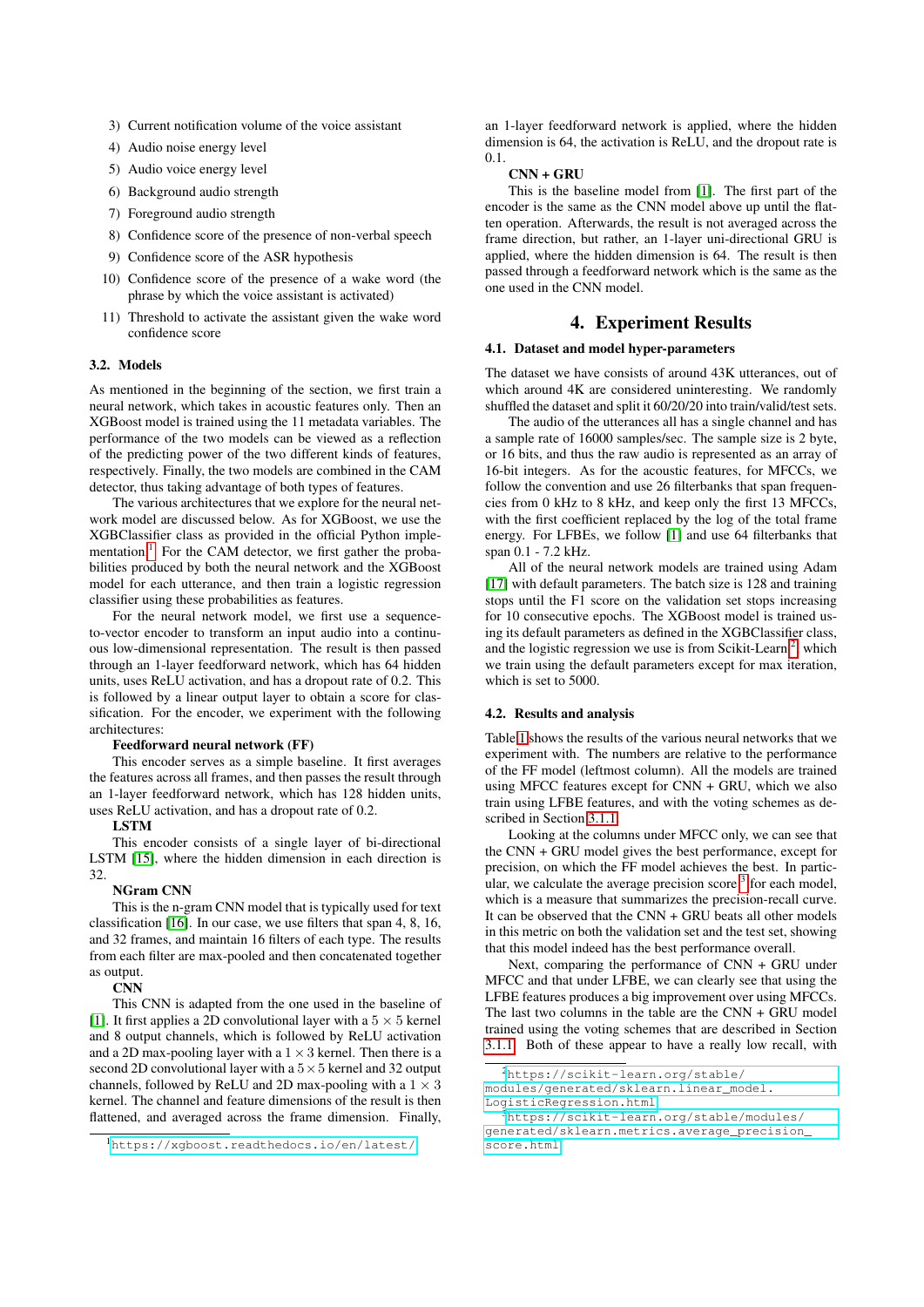<span id="page-3-10"></span>

|       |           | <b>MFCC</b> |             |            |            | <b>LFBE</b> |            |             |             |
|-------|-----------|-------------|-------------|------------|------------|-------------|------------|-------------|-------------|
|       |           |             |             |            |            | Voting      |            |             |             |
|       |           |             |             | NGram      |            | $CNN +$     | $CNN +$    | $CNN + GRU$ | $CNN + GRU$ |
|       |           | FF          | <b>LSTM</b> | <b>CNN</b> | <b>CNN</b> | GRU         | <b>GRU</b> | (Mean)      | (Max)       |
| Train | Acc.      | 1.00        | 1.02        | 1.04       | 1.01       | 1.02        | 1.03       | 0.99        | 1.00        |
|       | Prec.     | 1.00        | 0.97        | 1.03       | 0.91       | 0.99        | 1.06       | 1.11        | 0.90        |
|       | Rec.      | 1.00        | 1.75        | 2.63       | 1.72       | 2.02        | 2.07       | 0.56        | 1.37        |
|       | F1        | 1.00        | 1.42        | 1.81       | 1.37       | 1.56        | 1.63       | 0.65        | 1.19        |
|       | Avg Prec. | 1.00        | 1.27        | 1.63       | 1.22       | 1.40        | 1.50       | 0.88        | 1.12        |
| Valid | Acc.      | 1.00        | 0.99        | 0.98       | 1.00       | 1.00        | 1.01       | 1.00        | 0.98        |
|       | Prec.     | 1.00        | 0.78        | 0.69       | 0.84       | 0.82        | 0.91       | 1.17        | 0.64        |
|       | Rec.      | 1.00        | 1.28        | 1.67       | 1.60       | 1.76        | 1.77       | 0.55        | 1.01        |
|       | F1        | 1.00        | 1.08        | 1.19       | 1.27       | 1.33        | 1.40       | 0.65        | 0.87        |
|       | Avg Prec. | 1.00        | 0.99        | 1.09       | 1.21       | 1.30        | 1.38       | 0.95        | 0.85        |
| Test  | Acc.      | 1.00        | 1.00        | 0.99       | 1.00       | 1.00        | 1.01       | 1.00        | 0.99        |
|       | Prec.     | 1.00        | 0.83        | 0.77       | 0.90       | 0.88        | 0.95       | 1.27        | 0.73        |
|       | Rec.      | 1.00        | 1.52        | 1.93       | 1.79       | 1.94        | 2.00       | 0.60        | 1.06        |
|       | F1        | 1.00        | 1.24        | 1.36       | 1.40       | 1.46        | 1.53       | 0.71        | 0.94        |
|       | Avg Prec. | 1.00        | 1.05        | 1.19       | 1.28       | 1.37        | 1.42       | 1.06        | 0.95        |

Table 1: *Results of various neural network architectures, using either MFCCs or LFBEs as features, with and without using a voting scheme as described in Section [3.1.1.](#page-1-2) The numbers are relative to the performance of the FF model (leftmost column). For the validation and test sets, best results are in bold, and the second best are underlined.*

the mean setting being much worse than the max setting. In terms of precision, the max setting still performs poorly, but the mean setting is actually able to achieve a really high precision. Having a high precision and a low recall as such indicates that the model probably tends to predict very few positives, which suggests that this voting scheme might actually have made the model more prone to the class imbalance problem.

Furthermore, from the average precision scores in the last four columns in Table [1,](#page-3-10) we again confirm that CNN + GRU trained using LFBEs has the best overall performance, while the two models trained using the voting schemes produce very poor results.

Moving on to the metadata model and the CAM detector, their results are shown in the Table [2,](#page-3-11) where the results of the CNN + GRU model trained using LFBEs are also included for comparison. The numbers are again relative to the performance of the FF model (leftmost column in Table [1\)](#page-3-10). We can see that the metadata model is slightly better than the audio model, which shows that the metadata indeed provide very useful information in differentiating between good utterances and uninteresting ones. Meanwhile, by combining the neural network and XGBoost together through a logistic regression model, the CAM detector is able to achieve a significant boost in performance, which beats the results of using either the audio model or the metadata model alone by a large margin. For example, CAM detector's F1 score on the test set is 1.78, which translates to a 16.3% increase over the audio model's 1.53, and a 9.9.% increase over the metadata model's 1.62. This demonstrates that the audio data and the metadata provide distinct signals for identifying uninteresting utterances, and we can harvest the most gains by complementing them with each other.

## 5. Conclusions and Future Work

<span id="page-3-0"></span>In this paper, we propose the CAM detector, which combines both acoustic features and selected metadata variables to filter out uninteresting utterances. Our experimental results show that the CAM detector achieves a dramatic performance boost when compared to using either the audio model or the metadata model alone. Having such a system allows us to identify uninteresting utterances at an early stage in the processing pipeline, thus achieving our aforementioned goals of saving system resources and increasing efficiency. In the future, we will explore using more advanced network architectures in the audio model,

<span id="page-3-11"></span>

|             |           | Audio Model           | Metadata Model | <b>CAM</b>             |
|-------------|-----------|-----------------------|----------------|------------------------|
|             |           | $CNN + GRU$<br>(LFBE) | <b>XGBoost</b> | Logistic<br>Regression |
|             | Acc.      | 1.03                  | 1.04           | 1.05                   |
|             | Prec.     | 1.06                  | 1.15           | 1.17                   |
| Train       | Rec.      | 2.07                  | 2.38           | 2.56                   |
|             | F1        | 1.63                  | 1.82           | 1.91                   |
|             | Avg Prec. | 1.50                  | 1.65           | 1.69                   |
|             | Acc.      | 1.01                  | 1.01           | 1.02                   |
|             | Prec.     | 0.91                  | 0.96           | 1.01                   |
| Valid       | Rec.      | 1.77                  | <u>1.82</u>    | 2.07                   |
|             | F1        | 1.40                  | 1.45           | 1.59                   |
|             | Avg Prec. | 1.38                  | 1.48           | 1.57                   |
|             | Acc.      | 1.01                  | 1.02           | 1.03                   |
|             | Prec.     | 0.95                  | 1.02           | 1.08                   |
| <b>Test</b> | Rec.      | 2.00                  | 2.10           | 2.37                   |
|             | F1        | 1.53                  | <u>1.62</u>    | 1.78                   |
|             | Avg Prec. | 1.42                  | $_{1.56}$      | 1.65                   |

Table 2: *Results of the audio model (CNN + GRU trained using LFBE), the metadata model (XGBoost), and the CAM detector (logistic regression). The numbers are relative to the performance of the FF model (leftmost column in Table [1\)](#page-3-10). For the validation and test sets, best results are in bold, and the second best are underlined.*

as well as using more variables from the metadata to boost the performance. We will also experiment with data augmentation and semi-supervised methods to enrich our training samples.

### A. References

- <span id="page-3-1"></span>[1] C. Papayiannis, J. Amoh, V. Rozgic, S. Sundaram, and C. Wang, "Detecting media sound presence in acoustic scenes," in *Conference of the International Speech Communication Association*, 2018.
- <span id="page-3-2"></span>[2] D. Barchiesi, D. Giannoulis, D. Stowell, and M. D. Plumbley, "Acoustic scene classification: Classifying environments from the sounds they produce," in *IEEE Signal Processing Magazine*, 2015.
- <span id="page-3-3"></span>[3] S. H. Bae, I. Choi, and N. S. Kim, "Acoustic scene classification using parallel combination of lstm and cnn," in *Detection and Classification of Acoustic Scenes and Events*, 2016.
- <span id="page-3-4"></span>[4] S. Adavanne, P. Pertilä, and T. Virtanen, "Sound event detection using spatial features and convolutional recurrent neural network," in *IEEE International Conference on Acoustics, Speech and Signal Processing*, 2017.
- <span id="page-3-5"></span>[5] T. N. Sainath, O. Vinyals, A. Senior, and H. Sak, "Convolutional, long short-term memory, fully connected deep neural networks," in *IEEE International Conference on Acoustics, Speech and Signal Processing*, 2015.
- <span id="page-3-6"></span>[6] Z. Ren, Q. Kong, K. Qian, M. D. Plumbley, B. Schuller *et al.*, "Attention-based convolutional neural networks for acoustic scene classification," in *Detection and Classification of Acoustic Scenes and Events*, 2018.
- <span id="page-3-7"></span>[7] M. Espi, M. Fujimoto, K. Kinoshita, and T. Nakatani, "Exploiting spectro-temporal locality in deep learning based acoustic event detection," in *EURASIP Journal on Audio, Speech, and Music Processing*, 2015.
- <span id="page-3-8"></span>[8] N. Takahashi, M. Gygli, B. Pfister, and L. Van Gool, "Deep convolutional neural networks and data augmentation for acoustic event detection," in *Conference of the International Speech Communication Association*, 2016.
- <span id="page-3-9"></span>[9] K. Simonyan and A. Zisserman, "Very deep convolutional networks for large-scale image recognition," in *International Conference on Learning Representations*, 2014.